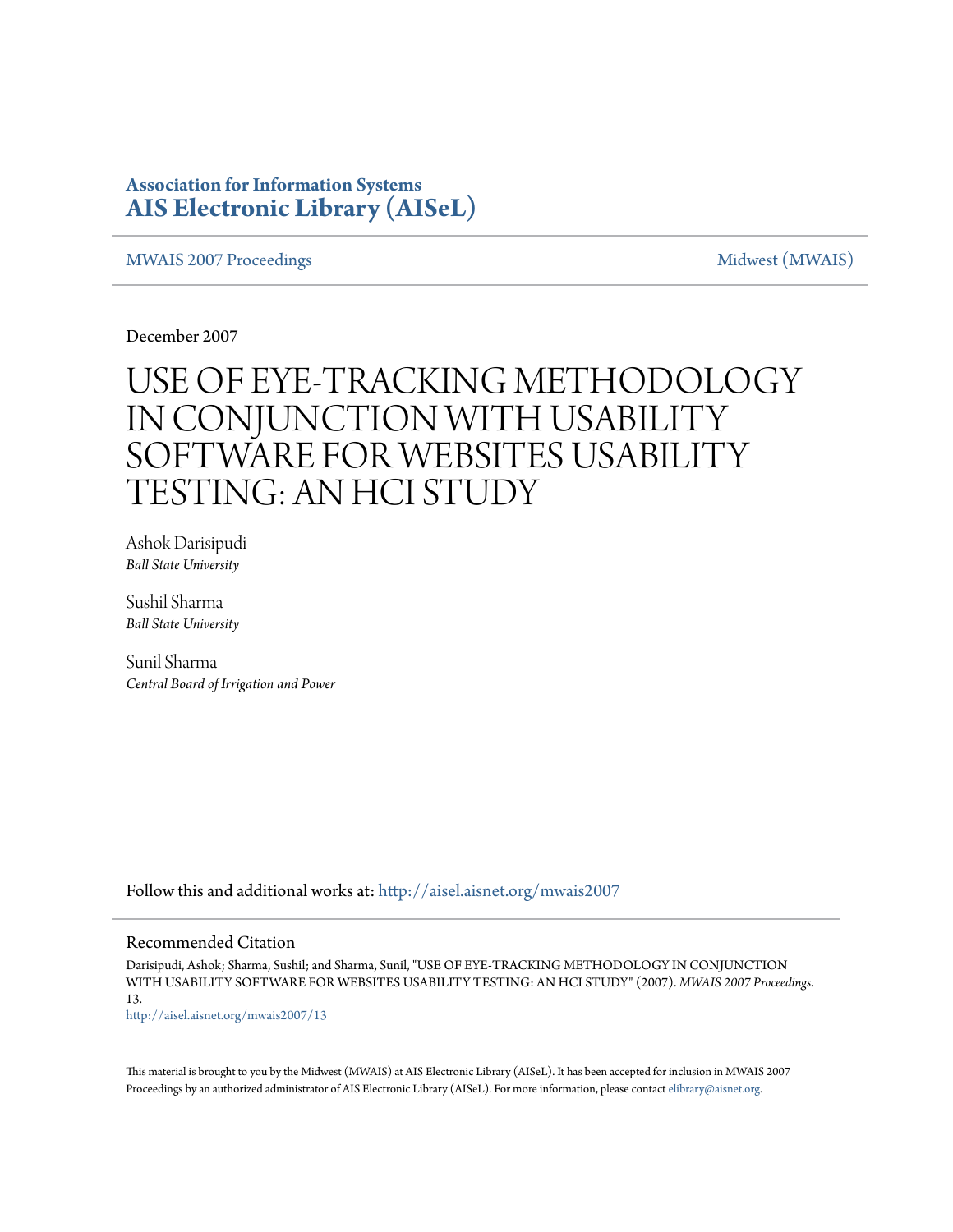## **USE OF EYE-TRACKING METHODOLOGY IN CONJUNCTION WITH USABILITY SOFTWARE FOR WEBSITES USABILITY TESTING: AN HCI STUDY**

**Ashok Darisipudi Sushil K. Sharma**  Ball State University Ball State University adarisipudi@bsu.edu ssharma@bsu.edu

**Sunil K. Sharma**  Central Board of Irrigation and Power sunil@cbip.org

#### **ABSTRACT**

Human-Computer Interaction (HCI) is gaining momentum as more and more people increasingly are using technology tools and devices for their daily activities. Users expect highly effective and easy-tolearn interfaces and developers and designers now realize the crucial role user interface (UI) plays. HCI and System Usability design have greater significance in media use as usability problems can adversely affect the large population of users depending on the overall usability of system design and UI design. This study was conducted to get rich and detailed feedback of users' personal experiences and usability of Websites. This was achieved by a different approach of using eye-tracking methodology in conjunction with usability software for usability testing. The study gave rich information of quantitative data from eye-tracking and usability software for better analysis of products.

#### **KEY WORDS**

Human-Computer Interaction, HCI, Usability, Eye-tracking, User Interfaces

#### **INTRODUCTION**

The Human-Computer Interaction (HCI) discipline is concerned with the design, evaluation, and implementation of interactive computing systems for human use and with the study of human dimensions and the surrounding phenomena. The primary objective of HCI is to enhance the usability of systems (Zhang, Nah, and Preece 2004; Zhang and Dillon, 2003; Zhang and Galletta 2006; Zhang and Li 2005). Usability is a term used to denote the ease with which people can employ a particular product to achieve a particular goal. It is an approach to system design in which levels of usability are specified quantitatively

*Proceedings of the Second Midwest United States Association for Information Systems, Springfield, IL May 18–19, 2007*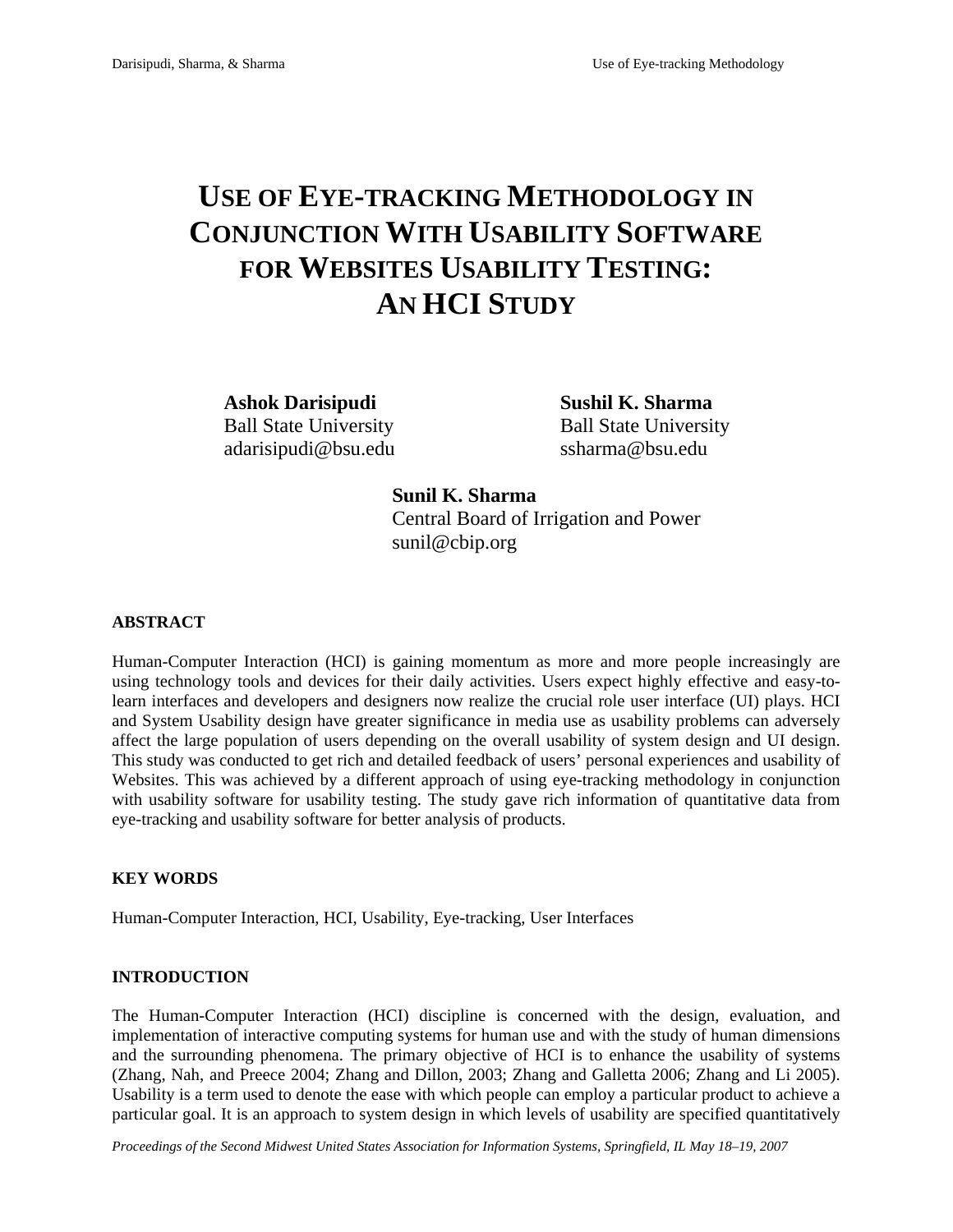in advance and the system is engineered towards these measures. HCI has gained attention during recent years due to the rapid development and advancement in information and computer technology. HCI is an interdisciplinary field that has attracted researchers, educators, and practitioners from different disciplines such as cognitive psychology, social psychology, computer science, communication, and many others (Bannon 2005; Carroll and Rosson 1996; Cowen, Ball, and Delin 2002; Galletta and Zhang 2006; Hollan, Hutchins, and Kirsh 2000). HCI is gaining momentum as more and more users of HCI applications are using information and communication technology and systems. HCI is the study of how people design, implement, and use interactive computer systems, and how technology-based systems and tools affect individuals, organizations, and society (Olson & Olson 2003; Rogers 1999; Rogers 2004). Users expect highly effective and easy-to-learn interfaces and developers and designers now realize the crucial role user interface (UI) plays (Bannon 2005). Various studies in HCI literature indicate that nowadays over 50% of the design and programming effort on projects is devoted to the UI portion (Barnard et al*.* 2000; Hollan et al. 2000; Kaptelinin 1996; Sutcliffe 2000). HCI is critical to the success of products in the marketplace, as well as the safety, usefulness, and pleasure of using computer-based systems.

There is substantial empirical evidence that employing the processes, techniques, and tools developed by the HCI community can dramatically decrease costs and increase productivity (Nielsen Report 2006). There are also well-known catastrophes that have resulted from not paying enough attention to HCI.

Presently, millions of users worldwide have been using a variety of computational devices such as desktop personal computers, laptops, PDAs, LiveBoards, iPods, and many others for their day-to-day personal and business-related tasks. Building applications that adapt their interfaces to the characteristics of the device on which they are running is a great challenge for developers and designers of interface design. The introduction of such devices presents a number of challenges to the developers and designers not only to design effective UIs but also to ensure that users use them comfortably for effective utilization and better productivity (Dix et al. 2004; Galletta and Zhang 2006).

Many usability methods and principles exist, such as rules of dialog design (Shneiderman 1992), usability inspections methods and discount usability methods (Nielsen 1994), and formative and summative usability evaluations (Scriven 1991; Hix and Hartson 1993). UI designers and usability teams invest huge amounts of time in this process, necessitating usability testing software to automate the whole process. Lately, eye-movement tracking or eye-tracking methodology is increasingly being employed to study usability issues in HCI contexts (Poole and Ball 2005). Eye-tracking can provide quantitative data on the areas of a screen being looked at, and the sequence and duration of eye gazes. Though eye-tracking tools were used as supporting data for the usability evaluations, usability testing software in conjunction with eye-tracking tools is a new approach for rich and detailed usability evaluation and analysis. Whereas some conventional usability methods reveal data only on a descriptive level based on a participant's verbal recall of what happened, the additional application of eye-tracking provides insight in the origins of a problem without the influences of a participant's bias and memory. Combining the eye-tracking methodology with usability testing software certainly would provide better details of user behavior for usability testing and analysis. However, there was no evidence of combining both the usability testing software and eye-tracking methodologies in the HCI literature. Thus this web usability project was conducted using eye-tracking methodology in conjunction with usability software to study the effectiveness and feasibility of a new approach.

#### **LITERATURE REVIEW**

Theoretical foundations for HCI studies have been taken from various disciplines, such as computer science, cognitive psychology, social psychology, perceptual psychology, linguistics, artificial intelligence, and anthropology. HCI research has evolved over the past few years from focusing on technical (ergonomic) aspects to conceptual (information-processing) models to work-process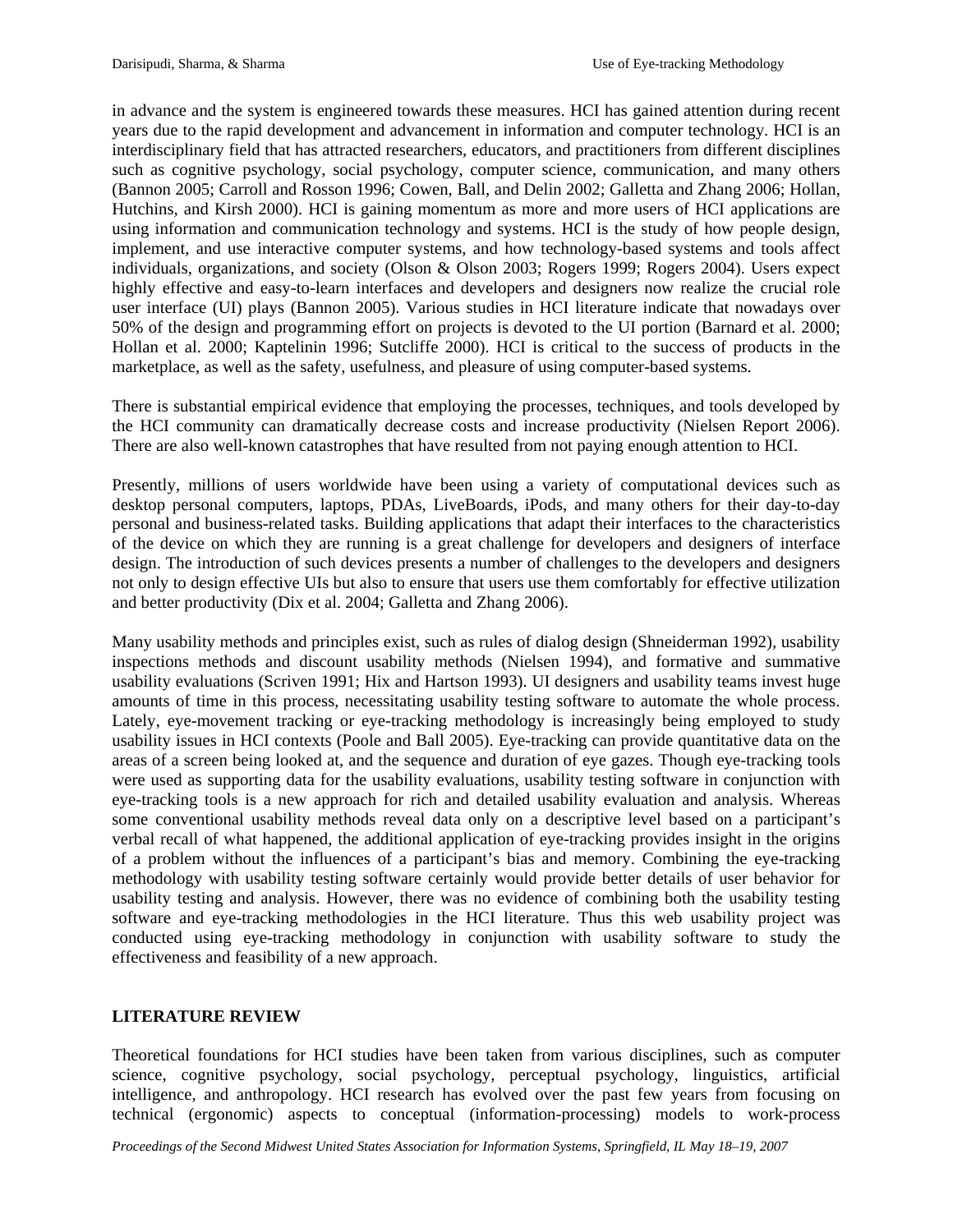(contextual) models (Dix et al. 2004; Zhang et al. 2002). Several theories exist relating different models of users, designers, and systems (Myers, Hollan, and Cruz 1996; Nardi 1996; Olson and Olson 2003; Zhang and Dillon 2003). Researchers proposed four basic models that affect the way users interact with a system: the *user's model of the system* the model constructed at the users' side through their interaction with the target system, the *system's model of the user*, the model constructed inside the system as it runs through different sources of information such as profiles, user settings, logs, and even errors, the *conceptual model*, an accurate and consistent representation of the target system held by the designer or an expert user, and the *designer's model of the user's model*, which is basically constructed before the system exists by looking at similar systems or prototype or by cognitive models or task analysis.

HCI is less focused on technology per se, than on the usage of information technology. Its objectives include understanding the psychological and behavioral interaction between user and computer systems, machines, devices, and other kinds of complex electronic artifacts. The basic assumption is that users are different and situations of usage change. An interface, function, information display, or structure may work in one situation but not in others. Instead of having the user adapt according to the technology, the interface should, according to this line of research, adapt to the user's need at the moment in an automatic and "intelligent" way (so called adaptive interfaces). In order to do so, there has to be some sort of model of the particular user, informed by either active and explicit preference setting by the user, or some sort of automatic user-modeling on the basis of the actions and behavior of the user in the system (Preece, Rogers, and Sharp 2002; Shneiderman and Plaisant 2004; Ting, Kimble, and Kudenko 2004; Ting, Kimble, and Kudenko 2005).

Ever since the invention of the World Wide Web and Internet, there is a big change happening in internetbased information technology, especially digital media and entertainment. Present day technology research is dominated by different digital media products and applications that are affecting and changing day-to-day lifestyle. Digital media products and applications such as video games, interactive TV, blogs, virtual communities, and digital schools are some examples. With these changing trends almost every segment of industry is exploring a move into digital media space. Since a better UI and its usability forms a strong basis for the success of such products, there is a strong requirement to explore different interaction design, usability testing, and evaluation methodologies. The main objective of this study is to focus on the relationship between humans and technology and on how and why people use (or reject) technology. In this regard, a popular online science and technology magazine was chosen to test how people are pursuing information online.

There are many usability methods and principles, including rules of dialog design (Shneiderman 1992), usability inspections methods and discount usability methods (Nielsen 1994), and formative and summative usability evaluations (Scriven 1991; Hix and Hartson 1993). These methods usually may also accompany think-aloud protocols and competitive analysis. UI design and usability teams invest huge amounts of time in this process. This investment necessitated the need for usability testing software that would automate the whole process. Usability testing software (e.g. Morae) supports every step of a usability test from start to finish including video and audio of the participant during the usability testing process. Any number of people can view both the screen and the participant during the test and it tracks user mouse clicks and allows you to search through them; however, the files storing usability tests recordings are very large.

Lately, eye-movement tracking or eye-tracking methodology is increasingly being employed to study usability issues in HCI contexts (Poole and Ball 2005). Although eye-movement analysis is still very much in its infancy in HCI and usability research, issues that are being increasingly studied include the nature and efficacy of information search strategies on menu-based interfaces (Altonen, Hyrskykari, and Räihä 1998; Byrne et. al. 1999), and the features of websites that correlate with effective usability (Cowen, Ball, and Delin 2002; Goldberg et. al. 2002; Poole, Ball, and Philips 2004). Eye-tracking is a technique whereby an individual's eye movements are measured so that the researcher knows both where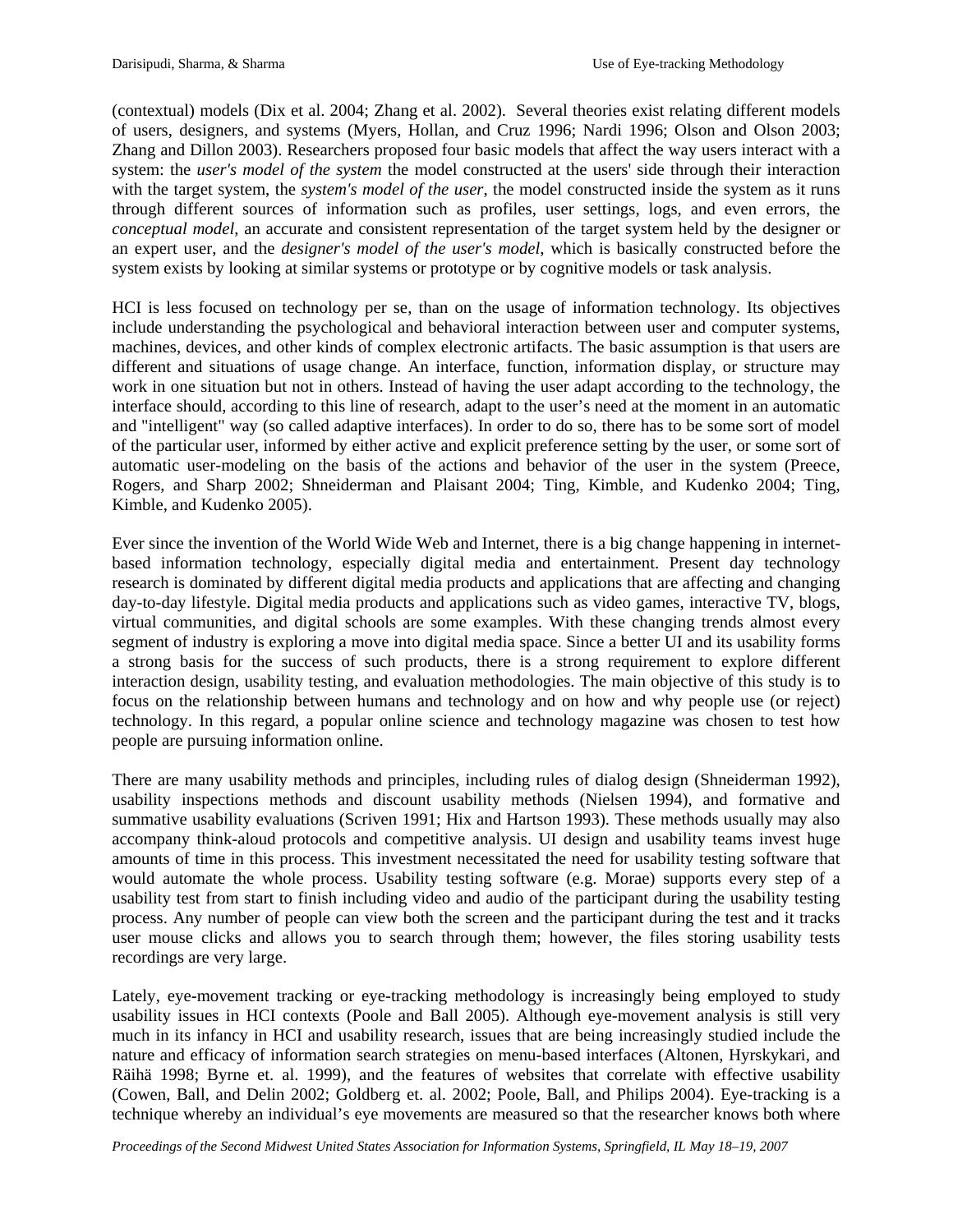a person is looking at any given time and the sequence in which their eyes are shifting from one location to another. Unlike previous eye-tracking technologies, the latest eye-tracking technology enables evaluations to be conducted unobtrusively and obtain information on user interactions at a more detailed level than other evaluation methods. Eye-tracking can identify specific areas within a display that may be causing usability problems and can indicate how such issues change over time. Eye-tracking can provide quantitative data on the areas of a screen being looked at and the sequence and duration of eye gazes. The duration and number of fixations and the nature of the scan paths (the path between subsequent fixations) can be used to assess the relative usability of interface designs at a level of detail in terms of location, number of instances, and timing that may be impossible or too expensive with other usability testing methods. Whereas some conventional usability methods reveal data only on a descriptive level based on a participant's verbal recall of what happened, the additional application of eye tracking provides insight into the origins of a problem without the influences of a participant's bias and memory.

Usability testing software in conjunction with eye-tracking tools is a new approach for rich and detailed usability evaluation and analysis. From usability testing software, one can track user mouse clicks and search through them. Though tracking mouse clicks and video and audio of the participant would provide useful data to find out certain usability problems, it still falls short of explaining and identifying the exact reason and visual evidence behind the UI design and usability problems. This is where eye-tracking comes into the picture as a handy tool as it provides rich gaze and fixations data of the participant on the UI. Since you can get viewing patterns from eye-tracking and mouse click patterns from usability testing software, combining both the methods would compliment each other in usability evaluation and analysis. However, there was no evidence of using such methodology in the HCI literature. Thus this web usability project was conducted using eye-tracking methodology in conjunction with usability testing software to study the effectiveness and feasibility of the new approach.

### **METHOD**

There have been various methods and approaches used for HCI studies including cognitive walkthrough, heuristic evaluation, and other modifications of earlier cognitive modeling**.** Ethnographic observation, participatory design, and scenario-based design are being streamlined. We used eye-tracking methodology in conjunction with usability testing software for usability testing of three Websites. In this method, user activity such as mouse clicks, web links, video and audio of the participant would be recorded by usability testing software. Simultaneously, the participant's eye would also be tracked to see their visual patterns such as gazes and fixations around the defined areas of interest in the UI. Usability interviews were conducted in two different cities of the Midwest United States. Of nineteen participants, four were registered users of the online magazine. Each participant was directed to two Websites: one being the actual online magazine Website and other being one of two chosen competitor websites (competitive analysis and benchmarking against competitors). Ten of the participants were directed to actual online magazine and Wired.com, while the other nine went to another online magazine and Slate.com. Each participant was asked to complete a series of tasks as well as give feedback in terms of what they liked and disliked about the Website and its services. Length of time for an average session was 45 minutes. Morae usability testing software was used to guide the interview sessions and to track relevant user behavior (such as time-on-task, mouse clicks, and weblinks visited). While going through the tasks an eye-tracking technology was used in conjunction with Morae usability testing software in order to record where the participant was looking throughout the session.

#### **Eye-tracking: the tool**

For this project, researchers employed an R6/VHT eye tracking system from Applied Science Laboratories (ASL). The system consists of two cameras (one pan/tilt and one stationary), a control box,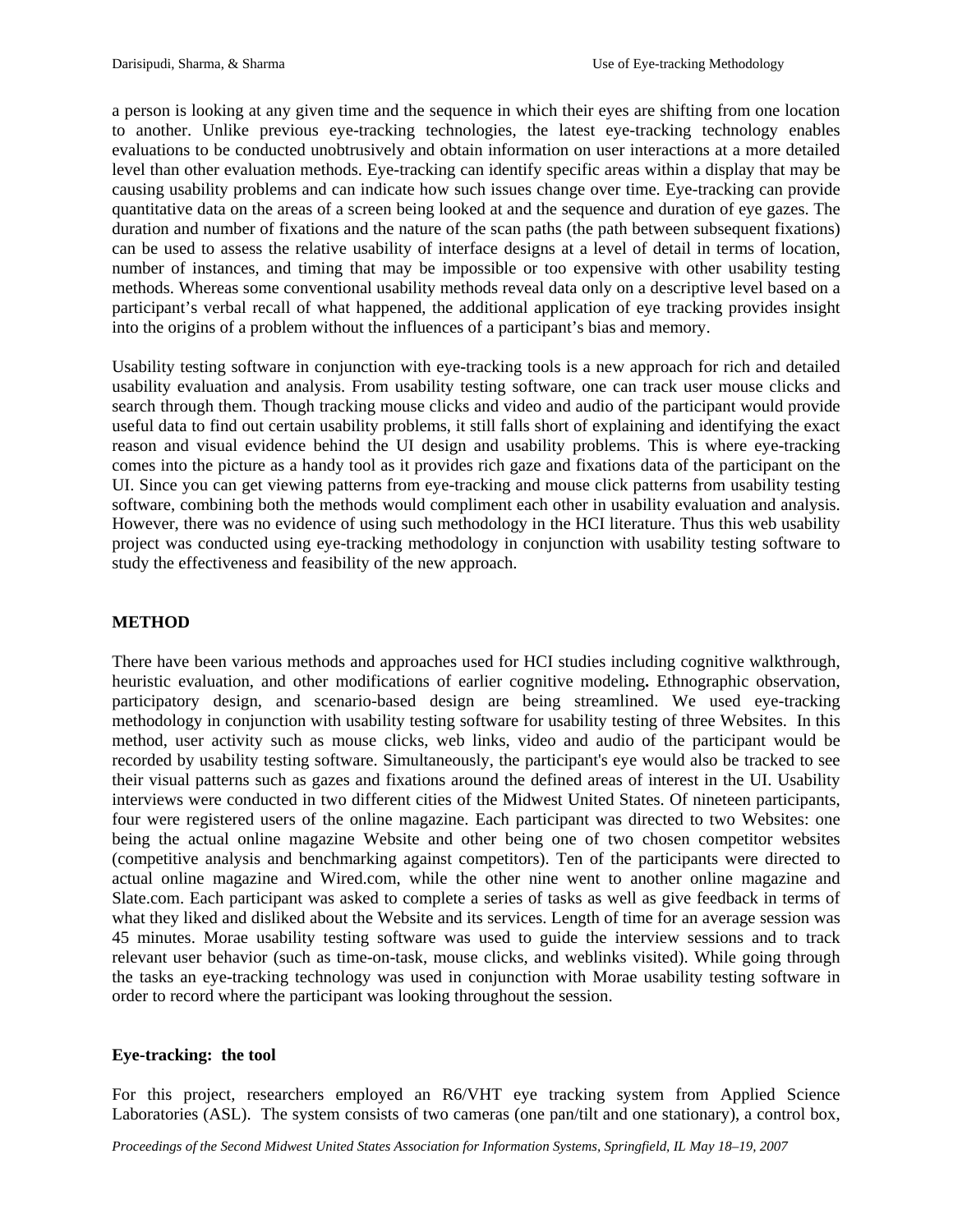and a laptop running relevant software. The pan/tilt camera is fitted with a device that emits an LED. This LED reflects of the participant's pupil and cornea and it is these reflections that allow the system to calculate the position of the eye. The stationary camera works in conjunction with face recognition software. This software looks for three specific elements that make up a face: shape of eyes, nostrils, and edge of mouth. Researchers receive visual feedback and confirmation of an accurate definition of the face via two green boxes that appear around the participant's eyes in a video window. Finally, the face recognition software communicates the position of the participant's head to the pan/tilt eye camera. This type of head-tracking allows a degree of freedom of motion for the participant. Though the mechanical and software driven nature of the device impose certain limitations regarding how quickly it can follow and remain locked on a participant's eye, but it effectively recaptures the eye with minimal data loss. The terminologies used for eye data are:

- 1. Gazes—any glance ranging from 0.016 seconds up to 0.2 seconds
- 2. Fixation—any look lasting at least 0.2 seconds (cognitive science generally accepts 0.2 seconds as the minimum time necessary for cognition to occur)

Path of eye gaze and fixations provide very rich information of what the participant was looking for in any particular given task. Areas of interest on the interface could be created to see what amount of time each participant was spending on them. Based on the results, the interface could be changed for better usability.

#### **RESULTS**

The project successfully implemented the methodology of using Morae usability testing software in conjunction with a remote eye-tracking system. As expected, the results provided rich information with both usability testing software recorded data and eye-tracking data. A thorough task analysis was done from this data. The major findings of the task analysis are described in this section. As soon as participants opened the online magazine Website they were asked their initial thoughts. Again, organization was a plus. From recorded participant expressions and think-aloud process, many liked that sections were divided by lines and boxes. This was mainly because they thought there was a lot of information on the homepage; however, they felt even though there was possibly too much information at once, it was easier to read with dividers. Colors were also well-received and were thought of as clean and not too flashy. Supporting eye-tracking data also provided that there were lots of scattered gazes and fixations on the homepage, indicating that it has too much information in one Webpage. Participants liked the video feature. This was evident from the eye-tracking data of all the participants. But during the interview after the usability session, only a few participants expressed that the thumbnail images with mouse-over information were eye-catching—people want to click and see more. They also mentioned that videos provide quick and rich information that they want to go through, especially in the case of news and online magazine websites. However eye-tracking data supported that almost every participant's eye was drawn towards the video feature and gave strong support to keep the feature in its present location on the UI. All but one participant found the stories on the homepage. The remaining participant tried to use the search function by entering the date but was unsuccessful. The stories were eventually found on the homepage after attempting the search. Eye-tracking provided information that the gazes and fixations were quickly drawn towards the areas of interest on the homepage, indicating good usability of the feature and it was amply supported by the time-on-task recorded by the usability testing software. Many liked that the headlines were a blue hyperlink which helps separate it from the rest of the text. This was a strong feature of the homepage because it helped participants distinguish between articles and users liked that it was organized by date. The e-mail and print links provided at the beginning and end of the articles were well-received. Participants felt it was very intuitive and easy to find. Participants liked the "blog feature" as it provides the opportunity to comment on any particular article of a journalist. Both usability testing software and eye-tracking supported this finding. The sign-up process for newsletters was well-received.